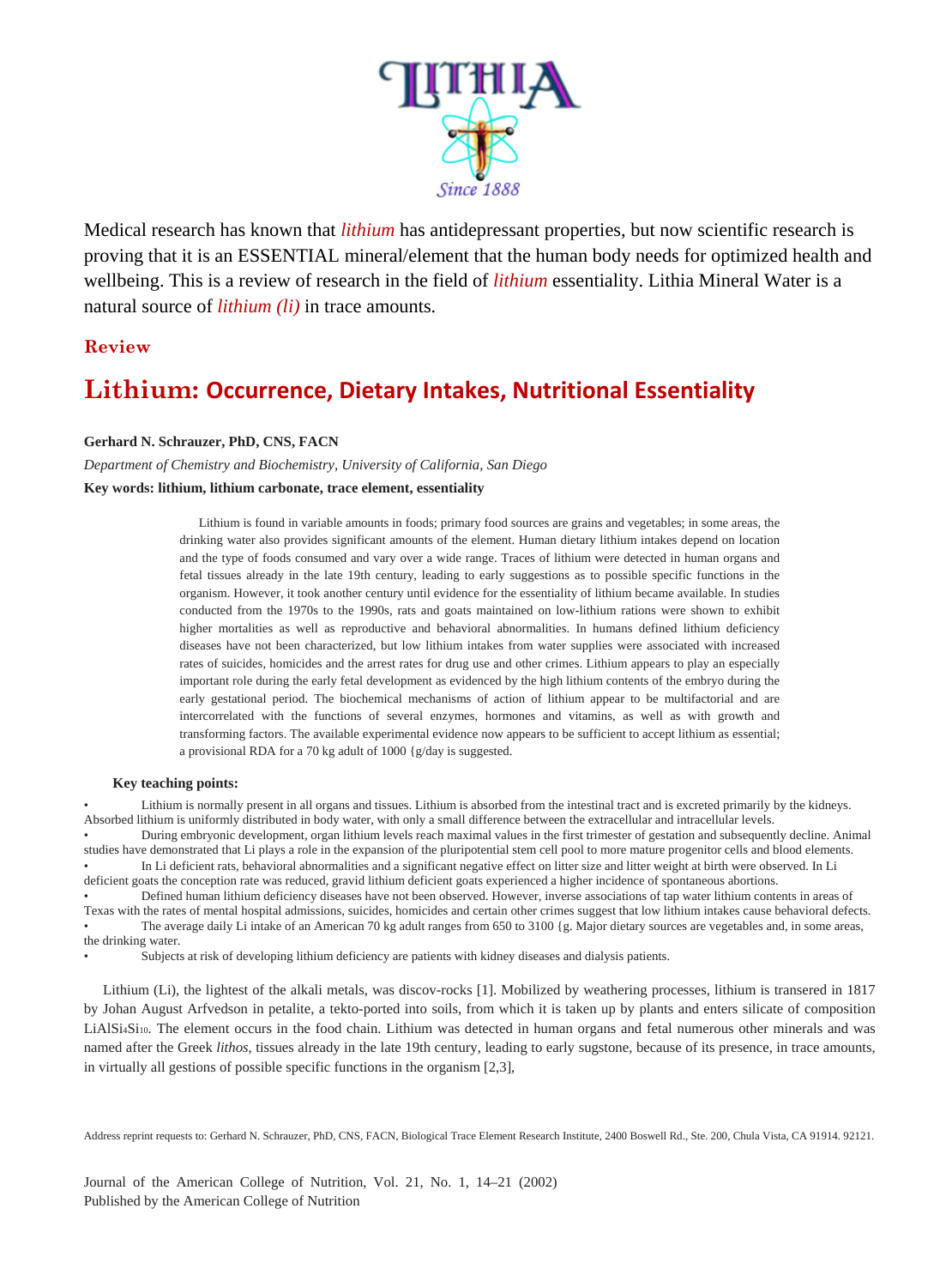#### *Lithium: Occurrence, Diet, Nutrition*

but medical applications of lithium preceded studies on lithium as an essential micronutrient. From the mid 1800s to the early 1940s, lithium carbonate was used -without adequate substantiation or success -to treat gout and to dissolve urate bladder stones. The first legitimate medical application of lithium was introduced 1949, when lithium carbonate was found to be beneficial in manic depressive illness [4]. Today, lithium carbonate is one of the most widely prescribed psychiatric drugs. More recently, it has found other applications, notably in oncology [5,6] and in dermatology [7], for example. However, the present review focuses only on the nutritional aspects of this element.

# **LITHIUM IN THE ENVIRONMENT, UPTAKE BY PLANTS**

Lithium is found in trace amounts in all soils primarily in the clay fraction, and to a lesser extent in the organic soil fraction [8], in amounts ranging from 7 to 200  $\{g/g$  [9,10]. It is present in surface water at levels between 1 and 10 {g/L, in sea water at 0.18 {g/L [9,10]. The lithium concentrations in ground water may reach 500 {g/L, in river water of lithium-rich regions of northern Chile, 1508 and 5170 {g/L, respectively [11]. In the latter regions, total Li intakes may reach 10 mg/day, without evidence of adverse effects to the local population. Still higher lithium levels, up to 100 mg/L are found in some natural mineral waters [1,12].

Lithium is taken up by all plants, although it appears not to be required for their growth and development. However, this question is not yet completely resolved, since, in the ppb range, stimulatory effects of lithium on plant growth have been observed [13]. At high levels in the soil, Li is toxic to all plants, causing a chlorosis-like condition. Uptake and sensitivity to lithium are species dependent. Some plants, notably *Cirsium arvense* and *Solanum dulcamera*, accumulate Li three-to sixfold over other plants. Halophilic plants such as *Carduus arvense* and *Holoschoenus vulgaris* may reach lithium contents of 99.6–226.4 {g/g [14]. Lithium is relatively toxic to citrus plants; nightshade species are remarkably lithium tolerant and may reach lithium contents of up to 1000 {g/g. Yeast (*Saccharomyces cerevisiae*) takes up limited amounts of lithium, high levels (115–400 ppm) in the medium cause growth inhibition [15]. In general, more lithium is taken up by plants from acidic than alkaline soils. Since soil acidity also increases the solubility of the heavier metallic elements, plant Li levels are directly and significantly correlated with those of iron, nickel, cobalt, manganese and copper, and to some extent also to those of aluminum, lead and cadmium [16].

### **DIETARY INTAKES AND SOURCES OF LITHIUM**

The U.S. Environmental Protection Agency (EPA) in 1985 estimated the daily Li intake of a 70 kg adult to range from 650 to 3100 {g [17]. Primary dietary sources of lithium are grains and vegetables, which may contribute from 66% to more than 90% of the total lithium intake; the remainder is from animalderived foods (Table 1).

In general, diets rich in grains and vegetables may be expected to provide more lithium than diets rich in animal proteins. However, due to the uneven distribution of lithium on the earth's crust, a predominantly vegetarian diet is not necessarily lithium rich. Accordingly, the estimated dietary lithium intakes in populations of different countries vary over a wide range and, as a rule, the standard deviations from the means are large (Table 2). Tap water and beverages may contribute significantly to the total.

In some parts of Texas, for example, tap water Li levels may reach 170 {g/L, adding about 340 {g of Li to the daily intake of lithium from foods. In these regions, urinary Li excretions of local residents vary inversely with rainfall, reflecting the dilution of drinking water supplies [18].

### **LITHIUM IN ORGANS AND TISSUES**

Ingested Li in the form of its soluble salts is absorbed to virtually 100% from the small intestine via the  $Na^*$ -channels and is excreted primarily by the kidneys. Absorbed lithium is uniformly distributed in body water, with only a small difference between the extracellular and intracellular levels. Autopsy studies of adults revealed that the cerebellum retains more lithium than other organs, followed by the cerebrum and the kidneys. Organ lithium levels showed some unexplained gender differences, with women exhibiting 10% to 20% more Li than men in the cerebellum, cerebrum, kidneys and the heart and 13% less Li in the pancreas; the Li concentrations in the liver, lungs, ribs and thyroid were about the same for both genders [21] (Fig. 1). During embryonic development, organ lithium levels reach maximal values in the first trimester of gestation and subsequently decline, as is true for other trace elements. At the end of the third trimester, the lithium concentration of the fetus is 1/3 of that in the first. The lithium contents of the kidneys, the liver and the ribs continue to decline

**Table 1.** Sources of Dietary Lithium according to [10]

Quantity ingested Li Level Total

Food Group

kg food/day mg/kg food {g/day

Grains and vegetables 0.85 0.5–3.4 430–2900 Dairy products 0.44 0.50 222 Meat 0.21 0.012 2.5 Total 650–3100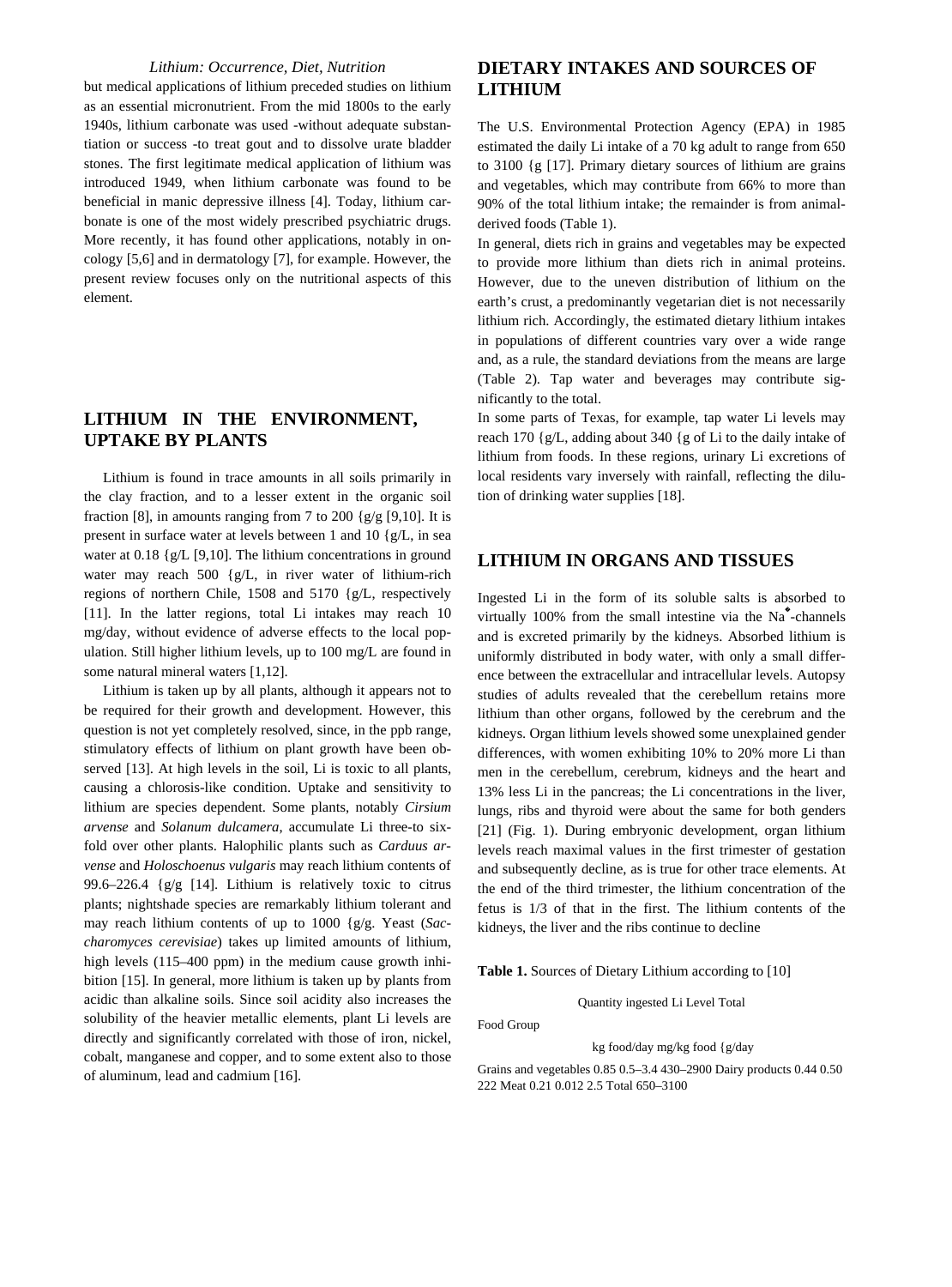**Table 2.** Estimated Dietary Li Intakes (Adults, Averages for Males and Females) in Different Countries

#### {g/day

| B.C.) 1485 ± 1009 Sweden (Stockholm) 1090                   |
|-------------------------------------------------------------|
| $\pm$ 324 Denmark (Copenhagen) 1009 $\pm$ 324 Mexico        |
|                                                             |
|                                                             |
|                                                             |
| Potsdam 494 $\pm$ 421 USA (San Diego, California) 429 $\pm$ |
|                                                             |
| Gera364 ± 326 Vienna (Austria) 348 ± 290                    |
| 'Unpublished data, '[19], '[20].                            |

during the first five to ten years of life, that of the prostate continues to decline over the entire lifespan. The serum lithium concentrations are approximately proportional to the lithium intakes. In adults receiving 0.25 mmol (1.74 mg) of lithium as the chloride per day for several weeks, for example, the mean serum lithium concentrations increased from a baseline concentration of  $0.14 \pm 0.03$  {mol/L to  $3.9 \pm 0.8$  {mol/L or

 $0.97 \pm 0.21$  to  $27.0 \pm 5.5$  {g/L, respectively. At only half the dose, or 0.125 mmol (0.87 mg) of lithium per day, the serum lithium concentration at steady state was 2.6 {mol/L (18.0 {g/L). At the equal daily Li dosages, body weight and height of the study subjects were inversely correlated with the serum lithium concentrations; serum lithium decreased by 0.57 {mol/L for every 10 cm increase in height or by 0.38 {mol/L for every 10 kg increase in weight [22]. This indicates that the given dose of Li was equally well absorbed by all study subjects, giving rise to higher serum Li levels in shorter and lighter, than in taller and heavier subjects. Baseline serum



Organ

lithium levels in adults typically range from 7 to 28 {g/L [10], corresponding to adult lithium intakes of 385–1540 {g/day.

Scalp hair lithium levels reflect the average intakes of bioavailable lithium over a period of several weeks to months and represent a noninvasive means of determining the dietary lithium intakes [19]. The lithium content of hair also reflects lithium status in animals [23]. Hair lithium levels of adults from the New York area ranged from 0.009 –0.228 {g/g (N = 206) [24]; the values were slightly higher for females than for males. This is also true for a number of other elements and was attributed to the generally higher inorganic (ash) content for hair from females [24]. The authors of this study furthermore showed that external contamination of hair by dustfall and housedust did not affect hair Li levels. From these data, the medium lithium intake of these adults was calculated to 650  ${g/day, range 100 -2645 {g/day [19]}. In the same study, hair$ lithium levels were shown to increase in proportion to dose in human subjects receiving 1000 and 2000 {g of extradietary lithium in a supplement, reaching a steady state after three months of supplementation. However, the proportionality does not extend to pharmacological lithium intakes; hair lithium thus cannot be used to monitor the compliance of patients on lithium carbonate.

**Fig. 1.** Lithium levels of human organs according to autopsy studies of Baumann et al. [21]. Abbreviations: Crbell =cerebellum; Crb =cerebrum; Kidn =Kidneys, Thyr =thyroid; Liv =liver; Panc =pancreas. **ESSENTIALITY FOR THE RAT** 

For studies of the nutritional essentiality of lithium it was necessary first to formulate appropriate low-lithium diets. Patt, Pickett and O'Dell [25] succeeded in the mid 1970s to prepare a corn-casein diet for the laboratory rat whose lithium content

was 5–15 ng/g. Growth rate and behavior of rats were found to be the same as in the controls maintained on a commercial feed whose lithium content was 350 ng/g or in animals receiving the low-Li corn-casein diet supplemented with lithium to 500 ng/g. The lithium deficient rats required a longer conception time in the first, but not in the second generation. Litter size was 20% to 30% smaller in all generations, and survival to one week was only 53% to 60% of that of controls. A key result of this study was that the mature, Li-deficient rats retained Li at control levels in the pituitary and adrenal glands, suggesting that these organs require Li for some functions. In other tissues, including blood, cerebrum, liver, kidney, spleen, heart and bone, a 20% to 50% reduction in lithium contents compared to the controls occurred, and all soft tissues contained less Li than the endocrine tissues. Fig. 2 shows the observed Li contents of select organs in the controls on the 350 ng Li/g feed and of the 1st and 2nd generation of animals on the 15 ng Li/g feed. In a second study [26], retention of Li was again seen in adrenal and pituitary, but this time also in hippocampus, mammary gland, ovary and

thyroid. Retention in the thymus and the pancreas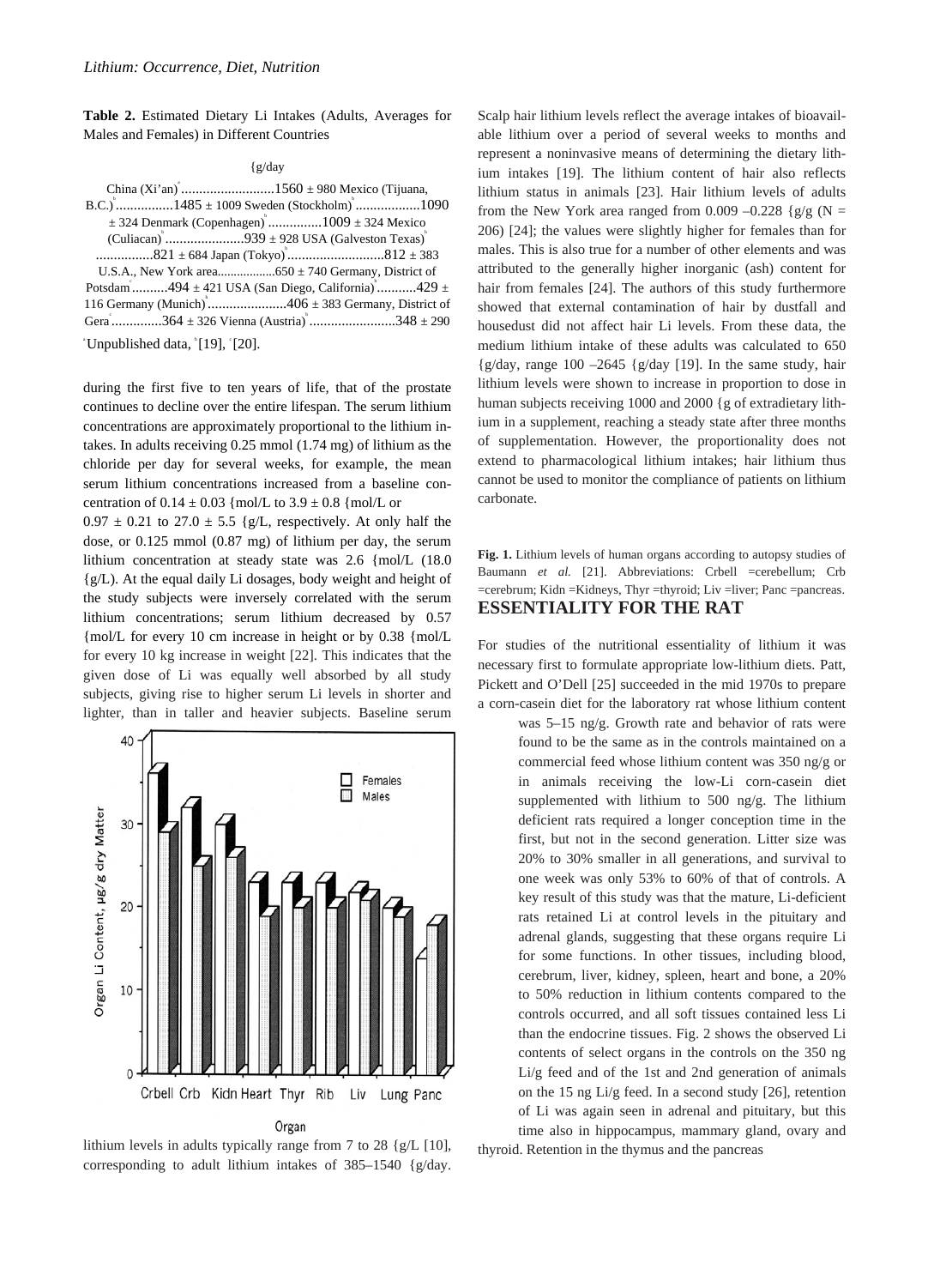

was less marked; the Li contents of other tissues were lower than in the controls. This study also revealed that Li is retained and released by bone. Whereas the femurs of the Li supplemented rats contained  $0.21 \pm$ 0.01 {g/g in the first and second generation, Li concentrations were below detection limit in the Li deficient rats. In a third study [27], rats were fed diets based on purified casein and corn containing only 2 ng Li/g and on purified casein and rice containing 0.6 ng Li/g. The controls received the same diets whose Li contents were increased to 500 ng/g. The dams and their offspring were maintained on these diets for five successive litters and three successive generations, respectively. A significant negative effect of lithium deficiency on litter size and litter weight at birth was observed. In addition, evidence for the interaction of lithium with sodium was obtained: Litter size and litter weight at birth were significantly lower among low Li-dams consuming diets with normal or high levels of sodium than those consuming low sodium diets.

### **ESSENTIALITY FOR THE GOAT**

Experiments to prove the essentiality of lithium in goats were initiated by Anke and his school in 1976 and continued until 1988 [20,28,29]. The animals were maintained on a semisynthetic feed; the feed of the controls contained 12.7 {g Li/g, that of the experimental group  $\bigotimes 1$ {g Li/g. Lithium deficient goats required repeated inseminations for conception, exhibited a reduced conception rate and increased barreness. Gravid lithium deficient goats experienced a higher incidence of spontaneous abortions and produced kids with the female to male ratio of 1:1.9, significantly different from the ratio of 1:0.9 observed in the controls. In lactating, lithium deficient goats, milk production was not reduced during the first five weeks of lactation, but dropped below that of the controls in the sixth

Fig. 2. Lithium contents of select organs of control rats on 350 ng Li/g feed and of 1st and 2nd generation rats on Li deficient feed, according to Patt *et al.* [25].

week. Although Li deficiency did not significantly alter the fat content of the milk, the overall fat production during the first 56 days of lactation was significantly reduced. These effects of Li deficiency were accompanied by atrophy of the spleen, lowered immunological status, chronic inflammations, hemosiderosis and calcification of the blood vessels. The newborn kids had lower birth weights and showed slower weight gains than control kids during the subsequent lactation period. Lithium deficiency did not affect the mortality of the kids during the 8th and 91st day of life, but resulted in a significantly higher mortality of adult goats during the first year. In the Li-depleted mature goats, the Li contents of skeletal muscle, pancreas and of cardiac muscle were the same as in the normally fed controls, while the serum Li levels dropped to 19% of the controls. The Li contents of hair, lungs and milk were reduced to 30%, of spleen, carpal bone to 40%, of rib to 42%, of ovary to 45% and liver to 48%. The Li contents of the kidneys, uterus, aorta and cerebrum remained at 48% to 69% of those of the controls. Fig. 3 shows the Li contents of select organs in the Li-normal and Li-deficient kids, revealing evidence of Li retention under conditions of Li deficiency in the pancreas, heart and cerebrum. Compared to the organ Li contents of the Li-deficient rats (Fig. 2), those of the Li-deficient kids were somewhat higher, indicating that their degree of Li deficiency was not as extreme.

Lithium deficiency in the kids and goats had no effect on blood parameters, with possible exception of the lymphocyte count, which was slightly lower. Lithium deficiency reduced the activity of enzymes of the citrate cycle such as isocitrate dehydrogenase (ICDH), malate dehydrogenase (MDH), of glycolysis such as aldolase (ALD) and of N-metabolism. Creatine kinase, a stress-indicating enzyme, was elevated. The monoamine oxidase (MAO-) activity in liver was significantly reduced [20]; serum levels such as glycerol, glucose, lipids, fatty acids, lactate and cholesterol of the Li deficient goats were normal. A morphological examination of organs and tissues of



**Fig. 3.** Lithium contents of select organs of normal kids and of Lideficient lambs, according to Arnhold and Anke [29].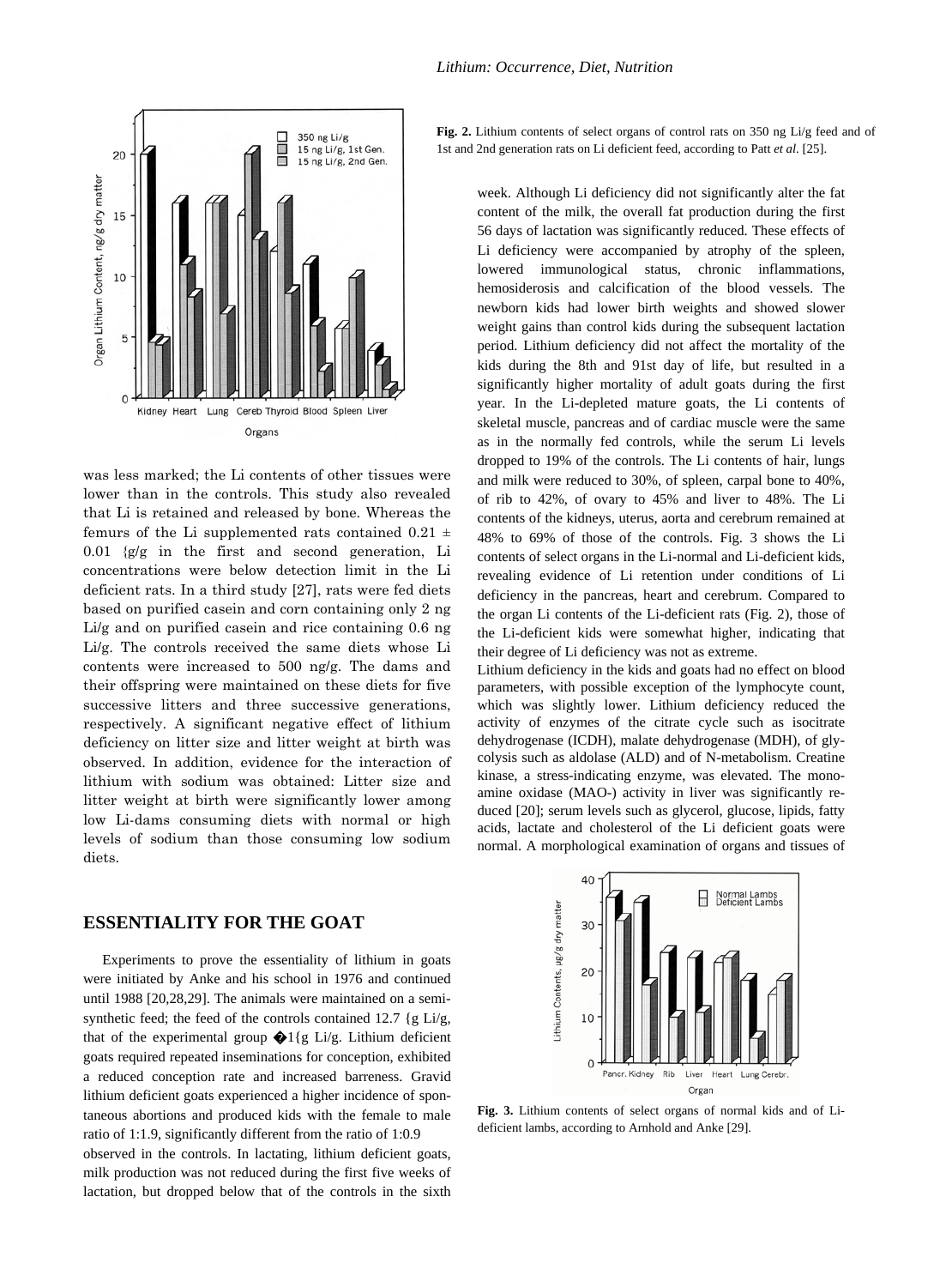a lactating lithium deficient goat revealed a cystadenoma of the mamma. In the other goat Investigated, the mamma was underdeveloped and exhibited manifestation of a chronic inflammatory process. Adenomatous structures of the salivary glands were found in the tongue of this goat. In the adrenal glands, examination revealed adenomas of the capsule and zona glomerulosa. In addition, some portions of the cortical substance tissue penetrated the substantia medullaris. There also were multiple follicular cysts in the ovaries [30]. These findings provide a clue as to the origin of the effects of lithium deficiency on lactation and reproduction in goats.

# **EFFECTS OF LITHIUM DEFICIENCY ON BEHAVIORAL PARAMETERS**

Effects of Li deficiency on behavioral parameters were demonstrated in studies with rats. Ono and Wada [31] found that rats on a Li-deficient diet (0.0066 {g Li/g diet) exhibited suppressed level-press avoidance behavior as compared to animals on a Li-supplemented diet (0.11 Li {g/g diet). The behavior of the Li-deficient rats normalized on Li supplementation at nutritional dosages. In another study, Klemfuss and Schrauzer showed that rats on a Li-deficient diet  $\langle \mathbf{\Phi} 0.01 \rangle$  {g Li/g) and drinking water containing 31 {M NaCl exhibited diminished wheel-running activity, decreased response to handling and lower aggression in social interactions with other rats compared to rats receiving the same diet but 31 {M (215 {g Li/L) of LiCl in the drinking water [32].

### **LITHIUM DEFICIENCY IN HUMANS**

As Li deficiency in humans is unlikely ever to reach the degree of severity observed in experimental Li-depleted animals, any symptoms of lithium deficiency in humans, if at all observable, would be expected to be mild and manifest themselves primarily by behavioral rather than physiological abnormalities. Evidence linking low lithium intakes with altered behavior and aggressiveness in humans was reported by Dawson *et al.* [18,33,34]. These authors compared the regional mental hospital admission rates and homicide rates for 1967- 1969 with the lithium concentrations in tap water samples and in urine samples obtained from 24 county sites in Texas. The highest significant inverse associations of water Li levels were observed with first mental hospital admissions for psychosis, neurosis and personality disorders. The decreasing order of magnitude of the associations was neurosis, schizophrenia, psychosis, first admission, all admissions, personality, homicide and secondary admissions. Urine lithium concentrations showed the statistically most significant inverse associations with the schizophrenic diagnosis, secondary with the first mental hospital admission for psychosis, neurosis and with homicide; associations with the suicide rates were inverse but not

significant. Using crime rate data for 1978-1987, Schrauzer and Shrestha observed statistically highly significant inverse associations ( $p = 0.005$  to 0.01) between water lithium levels and the rates of homicide, suicide and forcible rape. Significant inverse associations ( $p = 0.05$  to 0.01) were also observed with the rates of arrest for burglary and theft, possession of narcotic drugs and, in juveniles, for runaway from home [35,36]. In a subsequent study [19], the mean scalp hair Li levels of incarcerated violent offenders in California were found to be

 $0.028 \pm 0.029$  {g/g, significantly lower than the  $0.099\pm0.126$ {g/g observed in hair of nonincarcerated controls, although this does not necessarily establish a causal relationship.

Lithium deficiency may not only be caused by low dietary Li intakes but can also be secondary to certain diseases. Fig. 4 shows that organ Li contents of kidney disease and, especially, of dialysis patients are approaching deficiency levels.

### **LITHIUM SUPPLEMENTATION STUDIES**

In a placebo-controlled study with former drug users (mostly heroin and methamphetamines) [37], 24 subjects (16 males and 8 females, average age  $29.4 \pm 6.5$  years) were randomly divided into two groups, one receiving 400 {g of lithium per day in yeast, the other placebo, for four weeks. All subjects completed weekly self-administered mood test questionnaires. In the Li group, the total (positive) mood test scores increased steadily during the four weeks of supplementation and specifically in the subcategories reflecting happiness, friendliness and energy. In the placebo group, the combined mood scores showed no consistent changes; the happiness scores actually declined.





*al.* [21].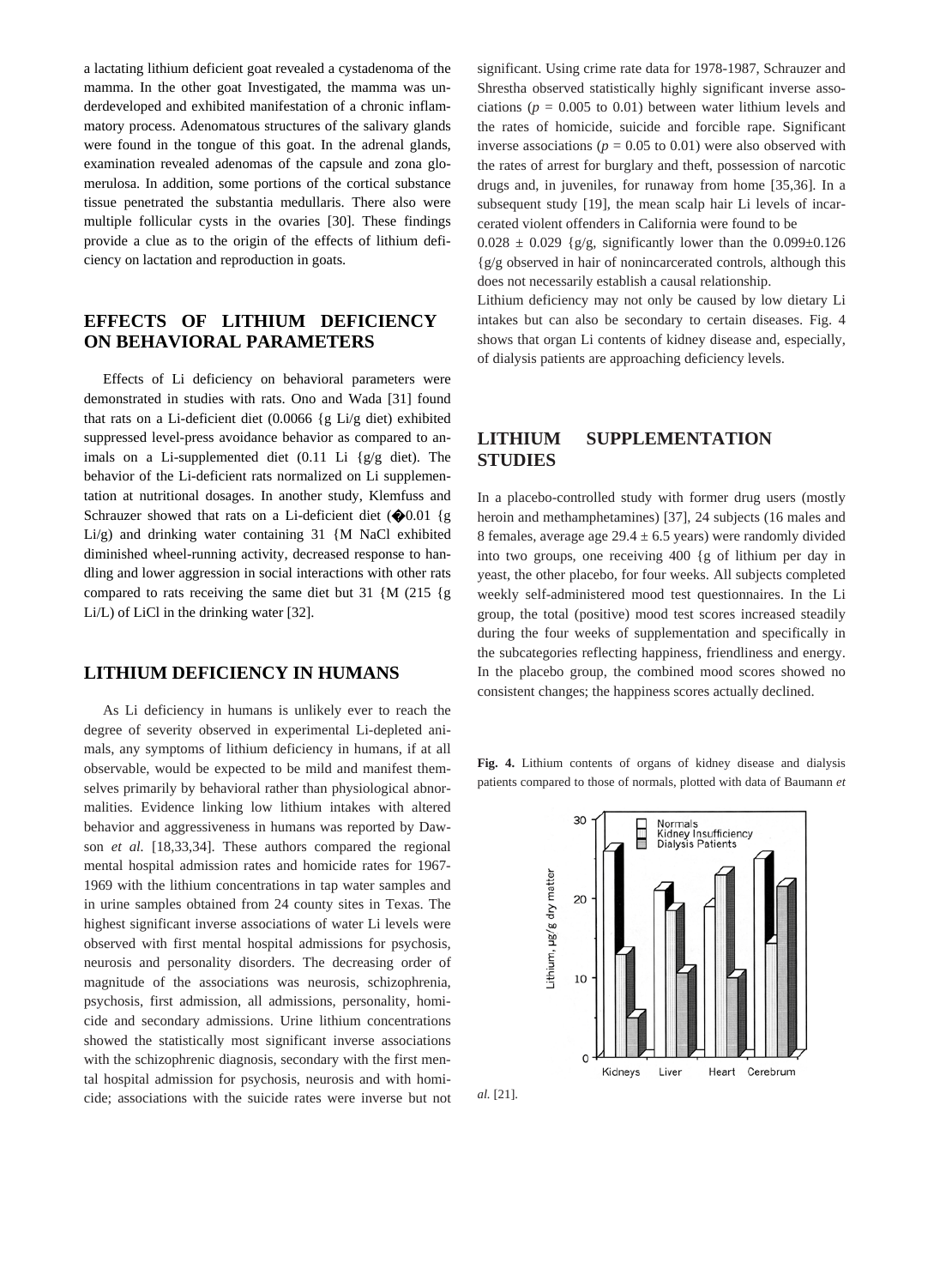### **MECHANISTIC CONSIDERATIONS**

The biochemical mechanisms of action of Li appear to be extraordinarily complex, multifactorial and strongly intercorrelated with the functions of other elements, drugs, enzymes, hormones, vitamins, growth and transforming factors. Some of the known biological actions of Li are shown in Table 3. Although these were mostly observed at pharmacological levels, they could also occur at nutritional levels, accounting for the unusually broad activity spectrum of Li. For example, the mood-elevating action of supplemental Li may be related to the increase monoamine oxidase (MOA) activity, which is depressed in Li deficiency [20]. However, Li has been shown to enhance folate and B12 transport into L1210 cells [38], the transport of these factors is inhibited in Li deficiency and can be restored by lithium supplementation. Since vitamin B12 and folate also affect mood-associated parameters, the stimulation of the transport of these vitamins into brain cells by Li may be cited as yet another mechanism of the antidepressive, moodelevating and antiaggressive actions of Li at nutritional dosage levels. Recognition of the intercorrelated nature of all biological actions of Li may result in improved therapeutic concepts. Thus, the joint administration of Li with vitamin B12 and folate may prove more effective than Li or the vitamins alone.

Ultimately, many of the biological actions of Li are probably attributable to the powerful polarizing effect caused by its small ionic radius. Lithium may displace  $\text{Na}^{\bullet}, \text{K}^{\bullet}, \text{Mg}^{\bullet2}, \text{Ca}^{\bullet2}$ from its membrane or enzyme binding sites [39], interactions with aluminum, manganese or vanadium which have been discussed elsewhere [19]. The fact that embryonal Li concentrations are the highest during early fetal development

**Table 3.** Known Biological Actions of Lithium, according to Klemfus and Greene [38] and their References

Inhibits adencylate cyclase Inhibits cyclic GMP Inhibits inositol phosphatase Binds to G protein complex Stimulates tyrosine hydroxylase Desensitizes 5-HTP receptor Stabilizes tryptophane hydroxylase Increases the viscosity of water Increases GABA activity Increases ACh turnover Increases enkephalin release Promotes actin assembly Inhibits vasopressin release Prevents supersensitivity Antagonizes aldosterone Inhibits PKC translocation Delays melatonin onset Increases membrane fluidity Suppresses thyroid Decreases intracellular K� Stimulates parathyroid Inhibits choline transport Decreases sensitivity of retina Stimulates Na<sup>\*</sup>,K<sup>\*</sup>-ATPase Interferes with cation binding Inhibits  $\text{Na}^{\bullet}, \text{K}^{\bullet}$ -ATPase Depolarizes neurons Inhibits Na<sup>\*</sup>/Ca<sup>\*</sup>antiport Damps circadian rhythms Stimulates PGE1 synthesis Delays circadian rhythms Inhibits PGE1 synthesis Blocks ion channels Alters neurotransmitters Alters lipid composition Blocks vanadate binding

Abbreviations:  $ACh = acetylcholine. GABA = gamma-aminobuturic acid. 5-HT =$ serotonin, ATPase = adenosine-triphosphatatase, PKC = calcium-dependent protein kinase, PGE1 = prostaglandin E1, GMP = guadinine mono-phosphate. suggests that it is specifically needed. Animal studies have demonstrated that Li plays a role in the expansion of the pluripotential stem cell pool [40 –42]. In mice, lithium chloride increased pluripotential stem cells, followed by increases of more mature progenitor cells and later of hematopoietic growth factors and mature blood elements [43].

# **PERSPECTIVES FOR THE ESTABLISHMENT OF AN RDA FOR LITHIUM**

Although Li is clearly essential for higher animals, the Li requirements for different animal species still remains to be accurately determined. Although there is presently no evidence that Li deficiency causes serious problems in animal production, the possibility that inadequate Li intakes cause behavioral defects should be considered. For humans, the available evidence suggests that assuring adequate Li intakes for the general population could provide substantial health and societal benefits. The minimum human adult (physiological) Li requirement was estimated [44] to  $\bigcirc$  100 {g/day, higher intakes are apparently needed to utilize "beneficial" effects of Li. Based on Li intake data in different countries, a provisional RDA of 1 mg Li/day for a 70 kg adult can be proposed, corresponding to 14.3 {g/kg BW, which can be reached by diet alone in Li-adequate regions. For subjects subsisting on special diets or for populations residing in naturally low Li areas, Li supplementation or other appropriate measures to meet this RDA would be required. Special attention should be accorded to the potentially higher relative Li needs of children, adolescents and lactating mothers. Lithium needs furthermore may be higher after physical exertion, in certain diseases and in dialysis patients. An adequate supply of Li should also be assured for subjects on formula diets and or on total or home parenteral nutrition.

### **REFERENCES**

- 1. "Gmelin's Handbook of Inorganic Chemistry," 8th ed, System No. 20. Weinheim: Verlag Chemie, 1960.
- 1. Scha¨fer U: The development of lithium from chemical laboratory curiosity to an ultratrace element, a potent drug and a versatile industrial material. In Seifert, M, Langer U, Scha¨fer U, Anke M (eds): "Mengen und Spurenelemente, Author and Element Index 1981-2000." Leipzig: Schubert-Verlag, pp 21–29, 2000.
- 2. Schulz H: "Vorlesungen u¨ber Wirkung und Anwendung der unorganischen Arzneistoffe." Berlin: Karl F. Haug Verlag, p 195, 1903.
- 3. Cade JFJ: Lithium salts in the treatment of psychotic excitement. Med J Aust 349–352, 1949.
- 4. Kehrberg G: Study of the prophylactic effect of lithium in radiogenic leucocytopenia. In Schrauzer GN, Klippel K-F (eds): "Lithium in Biology and Medicine." Weinheim: VCH Verlag, pp 49– 63, 1991.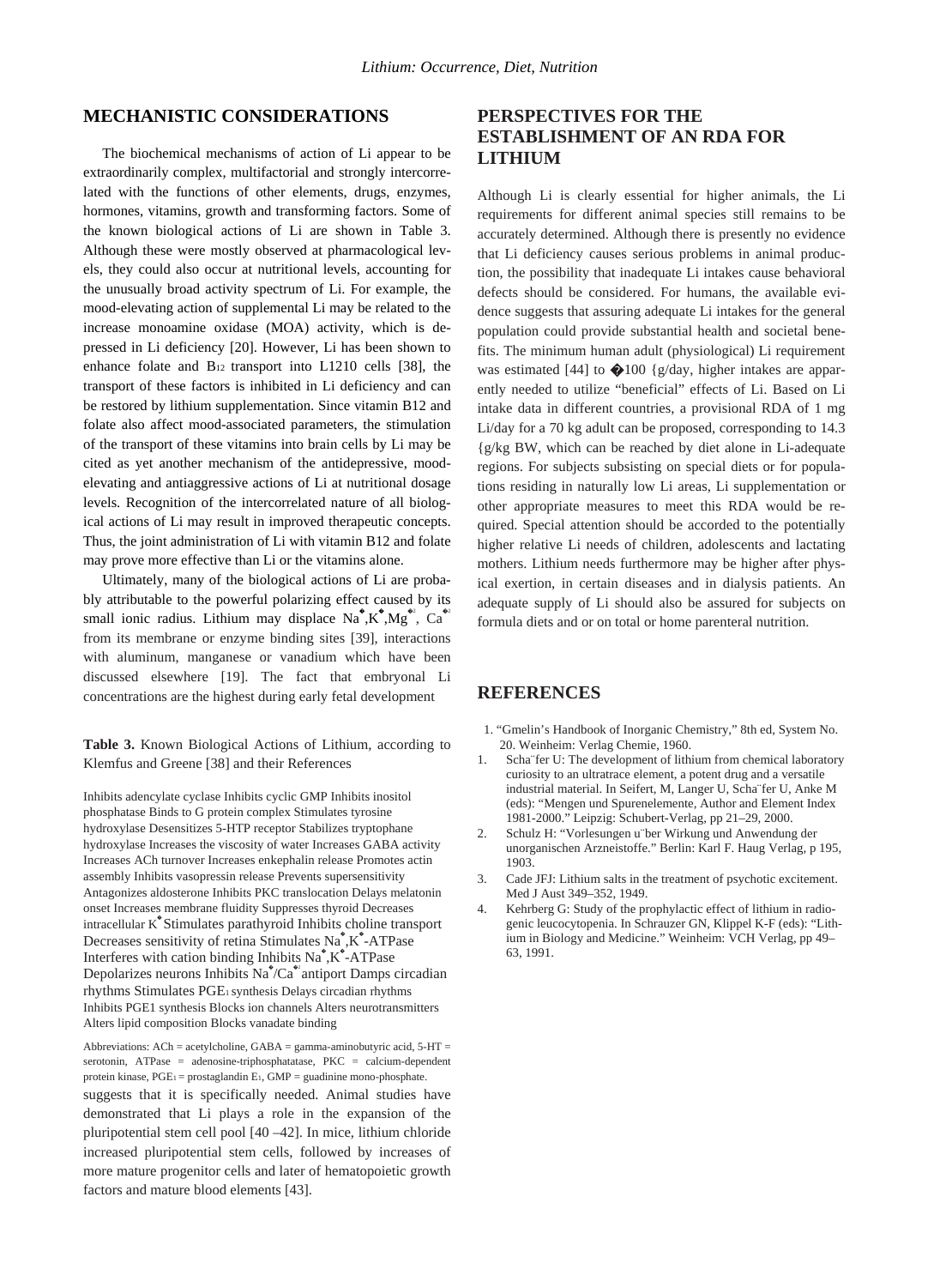#### *Lithium: Occurrence, Diet, Nutrition*

6. Hager ED, Dziambor H, Winkler P, Macholdt K: Thrombopoietischer Effekt von Lithiumcarbonat bei Patienten mit niedriger Thrombozytenzahl nach einer Chemo-oder Radiotherapie. In Anke M et al. (eds) "Proceedings Mengen und Spurenelemente,

20. Jahrestagung." Leipzig: Schubert-Verlag, pp 119–129, 2000.

- 1. Horrobin DF: Lithium effects on fatty acid metabolism and their role in therapy of seborrhoeic dermatitis and herpes infections. In Schrauzer GN, Klippel KF: "Lithium in Biology and Medicine." Weinheim: VCH Verlag, pp 67–72, 1991.
- 2. Sapek B, Sapek A: Lithium content in profiles of organic soils. In Anke M, Baumann W, Bra¨unlich H, Bru¨ckner C (eds): "Proceedings 4. Spurenelement Symposium 1983." Jena: VEB Kongressdruck, pp 6–39, 1983.
- 3. Bowen, HJM: "Trace Elements in Biochemistry." New York: Academic Press, 1966.
- 4. Weiner ML: Overview of lithium toxicology. In Schrauzer GN, Klippel, KF (eds): "Lithium in Biology and Medicine." Weinheim: VCH Verlag, pp 83– 99, 1991.
- 5. Zaldivar R: High lithium concentrations in drinking water and plasma of exposed subjects. Arch Toxicol 46:319–320, 1989.
- 6. Nevoral V: Lithium und Mineralwasser. Balneologia Bohemica 17:38–43, 1988.
- 7. Schweigart A: "Vitalstoff-Lehre." Munich: H. Zauner Publisher, p73, 1962.
- 8. To¨lgyesi G: Die Verbreitung des Lithiums in ungarischen Bo¨den und Pflanzen. In Anke M, Baumann W, Bra¨unlich H, Bru¨ckner C (eds): "Proceedings 4. Spurenelement Symposium 1983." Jena: VEB Kongressdruck, pp 39–44, 1983.
- 9. Morris, EO: Yeast growth. In Cook AH (ed): "The Chemistry and Biology of Yeasts." New York: Academic Press Inc., p 301, 1958.
- 10. Lambert J: Lithium content in the grassland vegetation. In Anke M, Baumann W, Bra¨unlich H, Bru¨ckner C (eds): "Proceedings 4. Spurenelement Symposium 1983." Jena: VEB Kongressdruck, pp 32–38, 1983.
- 11. Saunders, DS: Letter: United States Environmental Protection Agency. Office of Pesticide Programs, 1985.
- 12. Dawson EB: The relationship of tap water and physiological levels of lithium to mental hospital admission and homicide in Texas. In Schrauzer GN, KlippelKF (eds): "Lithium in Biology and Medicine." Weinheim: VCH Verlag, pp 171–187, 1991.
- 13. Schrauzer GN, Shrestha KP, Flores-Arce MF: Lithium in scalp hair of adults, students and violent criminals. Biol. Trace El. Res 34:161–176, 1992.
- 14. Anke M, Arnhold W, Groppel U, Krause U: The Biological importance of lithium. In Schrauzer GN, Klippel KF (eds): "Lithium in Biology and Medicine." Weinheim: VCH Verlag, pp 149–167, 1991.
- 15. Baumann W, Stadie G, Anke M: Der Lithiumstatus des Menschen. In Anke M, Baumann W, Bra¨unlich H, Bru¨ckner C (eds): "Proceedings 4. Spurenelement Symposium 1983." Jena: VEB Kongressdruck, pp 180–185, 1983.
- 16. de Roos NM, de Vries JHM, Katan MB: Serum lithium as a compliance marker for food and supplement intake. Am J Clin Nutr 73:75–79, 2001.
- 17. Kronemann H, Anke M, Groppel B, Riedel E: The capacity of organs to indicate the lithium level. In Anke M, Baumann W, Bra¨unlich H, Bru¨ckner C (eds): "Proceedings 4. Spurenelement Symposium 1983." Jena: VEB Kongressdruck, pp 85–93, 1983.

24. Creason JP, Hinners TA, Bumgarner JE, Pinkerton C: Trace elements in hair, as related to exposure in metropolitan New York. Clin Chem 21:603–608, 1975.

25. Patt EL, Pickett EE, O'Dell, BL: Effect of dietary lithium levels on tissue lithium concentrations, growth rate, and reproduction in the rat. Bioinorganic Chem 9: 299–310, 1978.

26. Pickett EE: Evidence for the essentiality of lithium in the rat. In Anke M, Baumann W, Bra¨unlich H, Bru¨ckner C (eds): "Proceedings 4. Spurenelement Symposium 1983." Jena: VEB Kongressdruck, pp 66–70, 1983.

27. Pickett EE, O'Dell BL: Evidence for dietary essentiality of lithium in the rat. Biol. Trace El Res 34: 299–319 (1992).

28. Anke M, Groppel B, Kronemann H, Gru¨n M: Evidence for the essentiality of lithium in goats. In Anke M, Baumann W, Bra¨unlich H, Bru¨ckner C (eds): "Proceedings 4. Spurenelement Symposium 1983." Jena: VEB Kongressdruck, pp 58–65, 1983.

29. Arnhold W, Anke M: Further evidence of the essentiality of lithium in ruminants. In Anke M Baumann, W, Bra¨unlich H Bru¨ckner C, Groppel B, Gru¨n M (eds): "Proceedings, 6th International Trace Element Symposium 1989." Jena: University of Jena Publishing Department, pp 1241–1261, 1989.

30. Mikhaleva, LM, Zhavoronkov AA, Kaktursky LV, Anke M, Groppel B: Oncomorphology in goats with acquired trace element deficiencies. In Biogeochemistry and Geochemical Ecology: Selected Presentations of the 2nd Russian School of Thought: Geochemical Ecology and Biogeochemical Study of Taxons of the Biosphere," Moscow, January 25–29, 1999. Moscow: GUN NPC TMG MZ RF, pp 190–197, 2001.

31. Ono T, Wada O: Effect of lithium deficient diet on avoidance behavior of animals and a discussion of the essentiality of lithium. Biomed Res Trace El 2:264–265, 1991.

32. Klemfuss H, Schrauzer GN: Effects of nutritional lithium deficiency on behavior in rats. Biol Trace El Res 48:131–139, 1995.

33. Dawson EP, Moore TD, McGanity WJ: The mathematical relationship of drinking water lithium and rainfall on mental hospital admission. Dis Nerv Syst  $31 \cdot 1 - 10$ , 1970.

34. Dawson EP, Moore TD, McGanity WJ: Relationship of lithium metabolism to mental hospital admission and homicide. Dis Nerv Syst 33:546–556, 1972. 35. Schrauzer GN, Shrestha KP: Lithium in drinking water and the incidences of crimes, suicides, and arrests related to drug addictions. Biol Trace El Res 25: 105–113, 1990.

36. Schrauzer GN, Shrestha KP: Lithium in drinking water and the incidences of crimes, suicides, and arrests related to drug addictions. In Schrauzer GN, Klippel, KF (eds): "Lithium in Biology and Medicine." Weinheim: VCH Verlag, pp 191–203, 1991.

37. Schrauzer GN, de Vroey E: Effects of nutritional lithium supplementation on mood. Biol. Trace El. Res 40:89–101, 1994.

38. Vanyo L, Vu T, Ramos M, Amin J, Conners S, Bateman R, Tisman G: Lithium induced perturbations of vitamin B12, folic acid and DNA metabolism. In Schrauzer GN, Klippel, KF (eds): Lithium in Biology and Medicine. Weinheim: VCH Verlag, pp 17–30, 1991.

39. Klemfuss H, Greene KE: Cations affecting lithium toxicity and pharmacology. In Schrauzer GN, Klippel KF (eds): "Lithium in Biology and Medicine." Weinheim: VCH Verlag, pp 133–145, 1991.

- 1. Levitt LJ, Quesenberry PJ: The effect of lithium on murine hematopoiesis in a liquid culture system. New Engl J Med. 302: 713– 719, 1980.
- 2. Gallichio VS, Chen MG: Modulation of murine pluripotential stem cell proliferation in vivo by lithium carbonate. Blood 56: 1150– 1152, 1980.
- 3. Joyce RA: Sequential effects of lithium on haematopoiesis. Brit J Hematol 56: 307–321, 1984.
- 4. Joyce RA: Murine hematopoietic response of normal and hypo-plastic marrow to lithium administration. In Schrauzer GN, Klippel
	- 5. KF (eds): "Lithium in Biology and Medicine." Weinheim: VCH Verlag, pp 3–14, 1991.